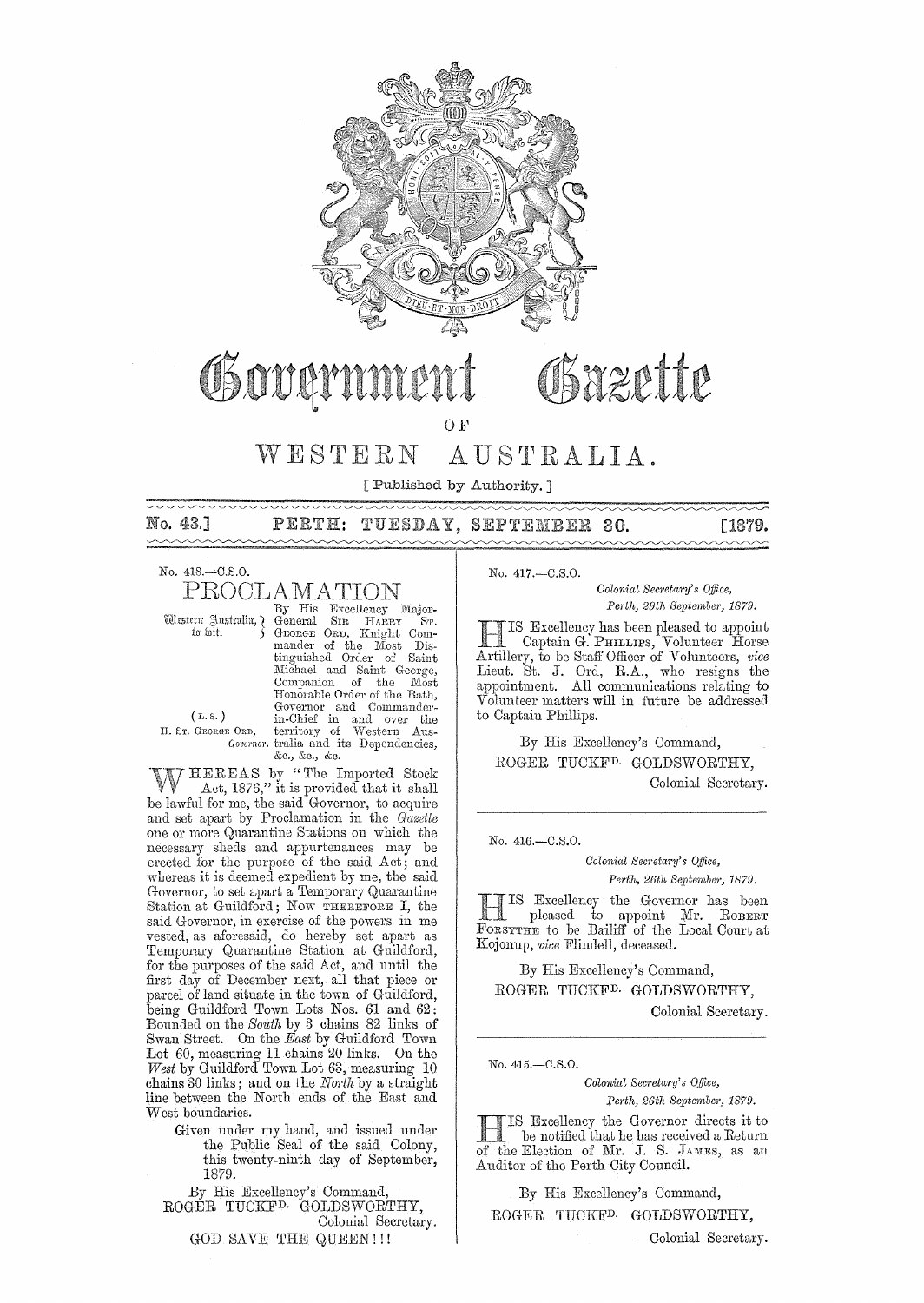No. 419.-C.S.O.

 $Colonial$  Secretary's Office, *Perth, 30th September,* 1879.

 $\mathbf{H}$ IS Excellency the Governor directs the publication of the following Marine Notice, for general information.

# By His Excellency's Command, ROGER TUCKFD. GOLDSWORTHY, Colonial Secretary.

*Pttblic WOI'ks' Office,*  Perth, 30th September, 1879.

# ARTHUR'S HEAD LIGHTHOUSE, Lat. 32° 03' 14" S., long. 115° 45' 12" E.

On and after the 1st proximo, the new Lighthouse, which has been erected on Arthur's Head, at the South side of entrance of Swan River, will be illuminated.

The new structure is situated some 10 yards North of the old building. The tower (stone) is round, with a base of 22 feet clear. Height above high water mark to centre of lantern, 92 feet; and the building from base to vane is 71 feet. Level of site-above<br>high water, 32ft. 1½in. It has a Third Order fixed dioptric light (white) for 190°, and is visible for about 16 miles from the deck of a vessel.

JAS. H. THOMAS,

Director of Public Works.

No, 414.-C.S.0.

 $Colonial$  Secretary's Office,

Perth, 26th September, 1879.

**IT IS Excellency the Governo**<br>
publication of the following<br>
Mariner for general information. IS Excellency the Governor directs the publication of the following Notice to

# By His Excellency's Command, ROGER TUCKF<sup>D.</sup> GOLDSWORTHY,

Colonial Secretary.

### NOTICE TO MARINERS.

PRINCE OF WALES CHANNEL, TORRES STRAIT. TVO avoid during flood tide, the sunken 3-fathom patch to the W.S.W. of d. reef, vessels are recommended to follow the S.W. by W. course one mile further than shown by the track laid down on the chart, and until the West p

There is not more than 16 feet on this danger at low water springs.

G. P. HEATH, Commander R.N., Portmaster.

Department of Ports and Harbours,<br>Brisbane, 15th July, 1879.

No. 412.-0.S,O.

Timber Licenses.

*Oolonial SeC)'eta1'y's Office,*  Perth, 20th September, 1879.

HIS Excellency the Governor is pleased to direct that no separate license for removing, in addition to the fee for cutting moving, in addition to the fee for cutting timber, will from this date be imposed.

By His Excellency's Command, ROGER TUCKFD. GOLDSWORTHY,

Colonial Secretary.

*Crown Lands' Office,* 

*Perth, li1th September, 1879.*  of Applications to Purchase Crown Lands approved during August,

| No.          | Applicants.                                          | Acres.          | PURCHASE<br>MONEY.    |                  |
|--------------|------------------------------------------------------|-----------------|-----------------------|------------------|
|              | Атом.                                                |                 | Ŀ<br>s,               | d,               |
| $1052\,$     | Thomas Taylor                                        | 45              | 22<br>10              | 0                |
| 1054         | William Smith*                                       | 10              | 5<br>0                | 0                |
| $1055\,$     | Jesse Scott                                          | 40              | 20<br>0               | 0                |
| 1056         | William Edwards                                      | 87              | 43<br>10              | 0                |
|              | CANNING.                                             |                 |                       |                  |
| 100 i        | John Liddelow                                        | 40              | 20<br>0               | 0                |
| 103          | Thomas Saw                                           | 40              | 0<br>20               | 0                |
| 153          | KOJONUP.<br>Henry Hayward                            | 40              | 20<br>0               | 0                |
|              | Co. Sound.                                           |                 |                       |                  |
| 242          | John S. Brooking*                                    | 10              | 5<br>0                | 0                |
|              | MELBOURNE.                                           |                 |                       |                  |
| 566          | Rosendo Salvado                                      | 45              | 22<br>10              | 0                |
|              |                                                      |                 |                       |                  |
| 156          | NELSON.<br>William Spencer†                          | $1\;2\,12$      | 2<br>0                | 0                |
|              | Swan.                                                |                 |                       |                  |
| 827          | William D. Moore†                                    | 0 I<br>0        | 2<br>0                | 6                |
|              | VICTORIA.                                            |                 |                       |                  |
| 1240         | John S. Maley‡                                       | $_{100}$<br>166 | 62<br>10<br>15<br>103 | 0<br>0           |
| 1243         | Francis Pearse‡                                      | $100\,$         | 10<br>62              | 0                |
| 1244         | Do.t<br>Do.t                                         | $^{125}$        | 78<br>2               | 6                |
| 1245<br>1246 | .<br>.<br>$\operatorname{Do.t}$                      | 120             | 0<br>75               | 0                |
| 1247         | .<br>Do.                                             | $^{234}$        | 146<br>5              | 0                |
| 1248         | Charles Howell±<br>.                                 | $100\,$         | 62<br>10              | 0                |
| 1269         | Francis Pearset<br>.                                 | 100             | 62<br>10              | 0                |
| 1275         | Lock C. Burges‡<br>.                                 | $100\,$         | 62<br>10              | 0                |
| 1276         | Joseph D. Warren                                     | 100             | 50<br>0               | 0                |
| 1278         | Francis Lochée‡                                      | $108\,$         | 67<br>10              | 0                |
| 1279         | William E. Wasst<br>.                                | 240             | 150<br>0              | 0                |
| 1280         | David Blaney‡<br>.                                   | 180             | 112<br>10             | 0                |
| 1281         | Joseph Watson‡                                       | 125             | 2<br>78               | 6                |
| $1282\,$     | Do.t                                                 | $100\,$         | 62<br>10              | 0                |
| 1283         | George Webb‡                                         | $100\,$         | 62<br>10              | 0                |
| 1284         | James Nairn‡                                         | 140             | 87<br>10              | 0                |
| 1285         | $_{\mathrm{Do.t}}$                                   | $100\,$         | 62<br>10              | 0                |
| $1286\,$     | W.<br>$Clarkson+$<br>Edw.                            | $108\,$         | 67<br>$10\,$          | 0<br>0           |
| 1287         | Samuel F. Moore:                                     | 100<br>$100\,$  | 62<br>10<br>62<br>10  | 0                |
| 1288         | Edw. W.<br>Clarkson <sup>+</sup><br>Samuel F. Moore‡ | 200             | $125\quad0$           | 0                |
| 1289<br>1290 | James Bunter‡                                        | $100\,$         | 62<br>10              | 0                |
| $1294\vert$  | John Smith <sub>1</sub>                              | 188             | 117<br>10             | 0                |
| $1297\vert$  | Denis Desmond <sup>+</sup>                           | $^{134}$        | 83<br>15              | 0                |
| 1296         | Thomas Brown‡                                        | $105\,$         | 65<br>12              | 6                |
| 1299         | John Morrissey                                       | 40              | 20<br>0               | 0                |
| 1300         | Dо.                                                  | 40              | 20<br>0               | 0                |
| 1301         | Do.                                                  | 40              | 0<br>20               | 0                |
| 1302         | Do.                                                  | 40              | 20<br>0               | 0                |
| 1303         | Do.                                                  | 40              | 0<br>20               | 0                |
| 1304         | John S. Davis                                        | 40              | 0<br>20               | 0                |
| 1305         | Do.                                                  | 40              | 0<br>20               | 0                |
| $1306\,$     | Robert Smith <sup>+</sup>                            | 130             | 82<br>15              | $\boldsymbol{0}$ |
| 1307         | $_{\mathrm{Do.t}}$                                   | 99              | 63<br>7               | 6                |
| 1308         | John Smith <sup>+</sup>                              | $100\,$         | 62<br>$10\,$          | 0                |
|              | WELLINGTON.                                          |                 |                       |                  |
| 358          | Patrick Slattery                                     | 95              | 47<br>10              | 0                |
| 396          | John Trigwell<br>.                                   | 40              | 20<br>0               | 0                |
| 398          | Owen Gardiner<br>.                                   | $100\,$         | 62<br>10              | 0                |
| 399          | J. & G. & W. Ramsay**                                | 2000            | .                     |                  |
|              | WILLIAMS.                                            |                 |                       |                  |
| 146          | Richard Clayton                                      | 40              | 0<br>20               | 0                |

\* Regulation 45.  $\dagger$  Regulation 33.  $\dagger$  Regulation 46. \*\* Remission. MALCOLM FRASER, Commissioner of Crown Lands.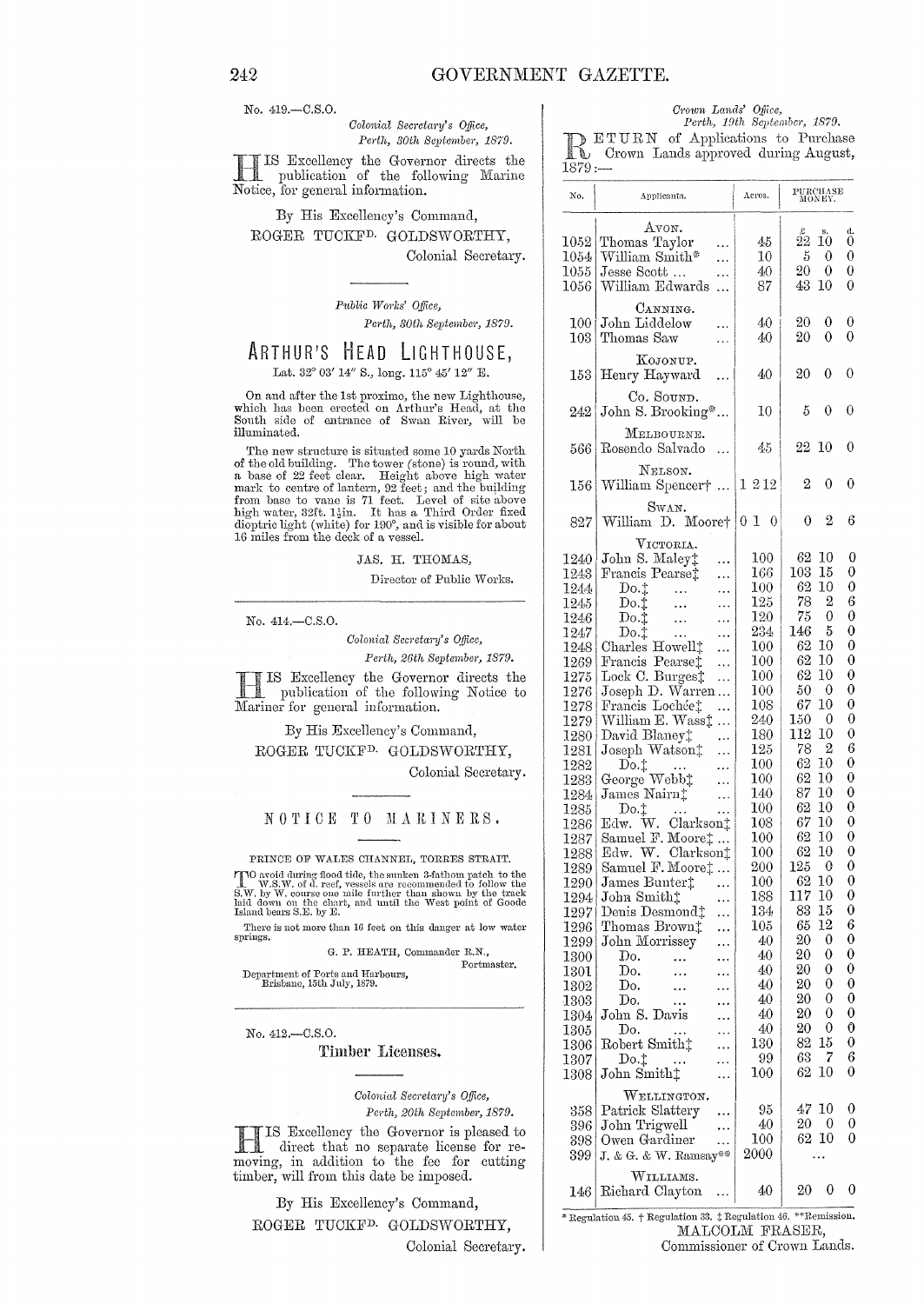#### Department of Public Works,

*Perth, 20th September, 1879.* 

**TTENDERS** (endorsed "Tender for New <br>Police Station, Bridgetown,") will be<br>received at this Office until neon of Wednesday received at this Office until noon of Wednesday, the 22nd October, from persons willing to erect a Police Station at Bridgetown.

Tenders to state the shortest time in which the work will be performed.

Plans and Specification may be seen on application at the Police Station, Bridgetown.

The Government do not bind themselves to accept the lowest or any tender, and will require the guarantee of two responsible persons for the due performance of the Contract.

Forms of Tender may be had on application to the nrious Resident Magistrates, and at the Public Works' Office, Perth; where Plans, Specifications, Conditions, and full particulars can be obtained.

No tender will be entertained unless on the prescribed form.

> JAS. H. THOMAS, Director of Public Works.

## EASTERN RAILWAY.

# Land Claims.

*Depal'tmemt of Public Works,*  Perth, 19th September, 1879.

THOSE parties who have accepted the Com-missioner's ofier for compensation can at once obtain the money by applying to the Public Works' Office.

> JAS. H. THOMAS, Commissioner of Railways.

#### *Comptrolwr's QtJice,*

*Fremantle, 27th September, 1879.* 

Excellency The Governor has been 1 pleased to revoke the Tickets-of-Leave<br>the undermentioned convicts :—

Reg. No. 5735 William Smith ,, 8978 Joseph Rossiter ", 9748 George Gorden

JOHN F. STONE,

Comptroller.

# LAND SALES.

*Crown Lands' Office, Perth, 29th September, 1879.* 

THE undermentioned Allotments of Land will be offered for Sale, at Public Auction, on the dates and at the places specified in the Schedule below, at one o'clock, p.m.

SCHEDUIJE.

| Date of Sale. | Place of Sale.   |           |                       | Description of Lot.      |           |           |                       | Number of Lot.     |           |           | Quantity.<br>r.<br>a.<br>p. |                  |                 | Upset Price.               |  |
|---------------|------------------|-----------|-----------------------|--------------------------|-----------|-----------|-----------------------|--------------------|-----------|-----------|-----------------------------|------------------|-----------------|----------------------------|--|
| 1879.         |                  |           |                       |                          |           |           |                       |                    |           |           |                             |                  |                 |                            |  |
| Oct. 1        | <b>Busselton</b> |           | $\ddotsc$             | Busselton                |           |           | $_{\mathrm{Town}}$    | 215                | .         | $\ldots$  | $\theta$                    | 2                | $0^-$           |                            |  |
| Do.           | Do.              | $\ddotsc$ | $\dddot{\phantom{0}}$ | Do.                      | $\cdots$  | $\ldots$  | Do.                   | 216                | $\ddotsc$ |           | $\theta$                    | $\boldsymbol{2}$ | 0               |                            |  |
| Do.           | Do.              | $\cdots$  |                       | Do.                      | $\cdots$  | $\ddotsc$ | Do.                   | 217                | .         | $\ddotsc$ | $\theta$                    |                  | 0               |                            |  |
| Do.           | Do.              | $\ddotsc$ |                       | Do.                      | $\cdots$  | $\cdots$  | Do.                   | 218                |           | $\ddotsc$ | 0                           | $\frac{2}{2}$    | $\theta$        |                            |  |
| Do.           | Do.              | $\ldots$  | .                     | Do.                      | $\cdots$  |           | Do.                   | 219                | .         | $\ddotsc$ | $\theta$                    | $\boldsymbol{2}$ | $\theta$        |                            |  |
| Do.           | Do.              | $\ddotsc$ |                       | Do.                      | .         | $\cdots$  | Do.                   | 220                | .         |           | $\theta$                    | $\sqrt{2}$       | $\theta$        | £5 per lot.                |  |
| Do.           | Do.              | $\ddotsc$ | 5.11                  | Do.                      | $\cdots$  | $\ddotsc$ | Do.                   | 221                |           | $\cdots$  | $\theta$                    | $\boldsymbol{2}$ | $\theta$        |                            |  |
| Do.           | Do.              | $\ddotsc$ | .                     | Do.                      | .         | $\ddotsc$ | Do.                   | 222                |           | $\ldots$  | $\theta$                    | $\overline{2}$   | $\theta$        |                            |  |
| Do.           | Do.              | $\cdots$  | .                     | Do.                      | $\cdots$  | $\ddotsc$ | Do.                   | 223                | .         | $\ddotsc$ | $\theta$                    | $\mathbf 2$      | 0               |                            |  |
| Do.           | Do.              | $\cdots$  | $\ddotsc$             | Do.                      | $\cdots$  | $\cdots$  | Do.                   | 224                | .         |           | $\theta$                    | $\boldsymbol{2}$ | $\overline{0}$  |                            |  |
| Do.           | Do.              | $\cdots$  | $\cdots$              | Augusta                  | $\cdots$  | $\ddotsc$ | $\operatorname{Do}$ . | 55                 | .         |           | 1                           | $\theta$         | 8               | £5.                        |  |
| Do.           | Do.              | .         | .                     | Busselton                |           |           | Sub.                  | $\frac{5}{2}$<br>в | $\ddotsc$ | $\ddotsc$ | 4                           | $\sqrt{3}$       | 19              | £1 per acre.               |  |
| Do.           | Perth            | $\ddotsc$ | $\ddotsc$             | Perth                    |           |           | Town                  | V140               | .         | $\cdots$  | 1                           | 3                | 35              | $\pounds15.$               |  |
| Do.           | Do.              | $\ddotsc$ | .                     | Kelmscott                |           |           | Sub.                  | Ρ<br>6             | .         | $\cdots$  | 4                           | $\boldsymbol{0}$ | $\mathbf{0}$    | 30s. $\mathcal P$ acre.    |  |
| Do.           | ${\rm York}$     | $\ddotsc$ | $\cdots$              | ${\rm York}$             | $\ddotsc$ |           | $_{\mathrm{Town}}$    | 150                | $\ddotsc$ | $\ddotsc$ | 1                           | $\boldsymbol{0}$ |                 |                            |  |
| Do.           | Do.              |           | $\cdots$              | Do.                      | $\cdots$  | $\ddotsc$ | $\operatorname{Do}$ . | 440                |           | $\ddotsc$ | $\theta$                    | $\overline{2}$   | 32              | $\pounds10$ per lot.       |  |
| Oct. 2        | Northam          |           | $\cdots$              | $\operatorname{Northam}$ | $\ddotsc$ | $\cdots$  | Do.                   | 60                 |           | $\ddotsc$ | 0                           | 3                | $24\,$          |                            |  |
| Do.           | Do.              | $\cdots$  | .                     | Do.                      | $\ldots$  |           | Do.                   | 138                |           |           | $\overline{0}$              | $\boldsymbol{3}$ | 24 <sub>1</sub> | £7 10s. $\mathcal{P}$ lot. |  |
| Do.           | Do.              | $\ddotsc$ |                       | Do.                      |           | $\cdots$  | Sub.                  | 56                 | .         | $\ldots$  | 8                           | $\boldsymbol{2}$ | $\theta$        | £110s. $\mathcal$ acre.    |  |
|               |                  |           |                       |                          | $\ddotsc$ |           |                       |                    |           | .         |                             |                  |                 |                            |  |

MALCOLM FRASER, Commissioner of Crown Lands.